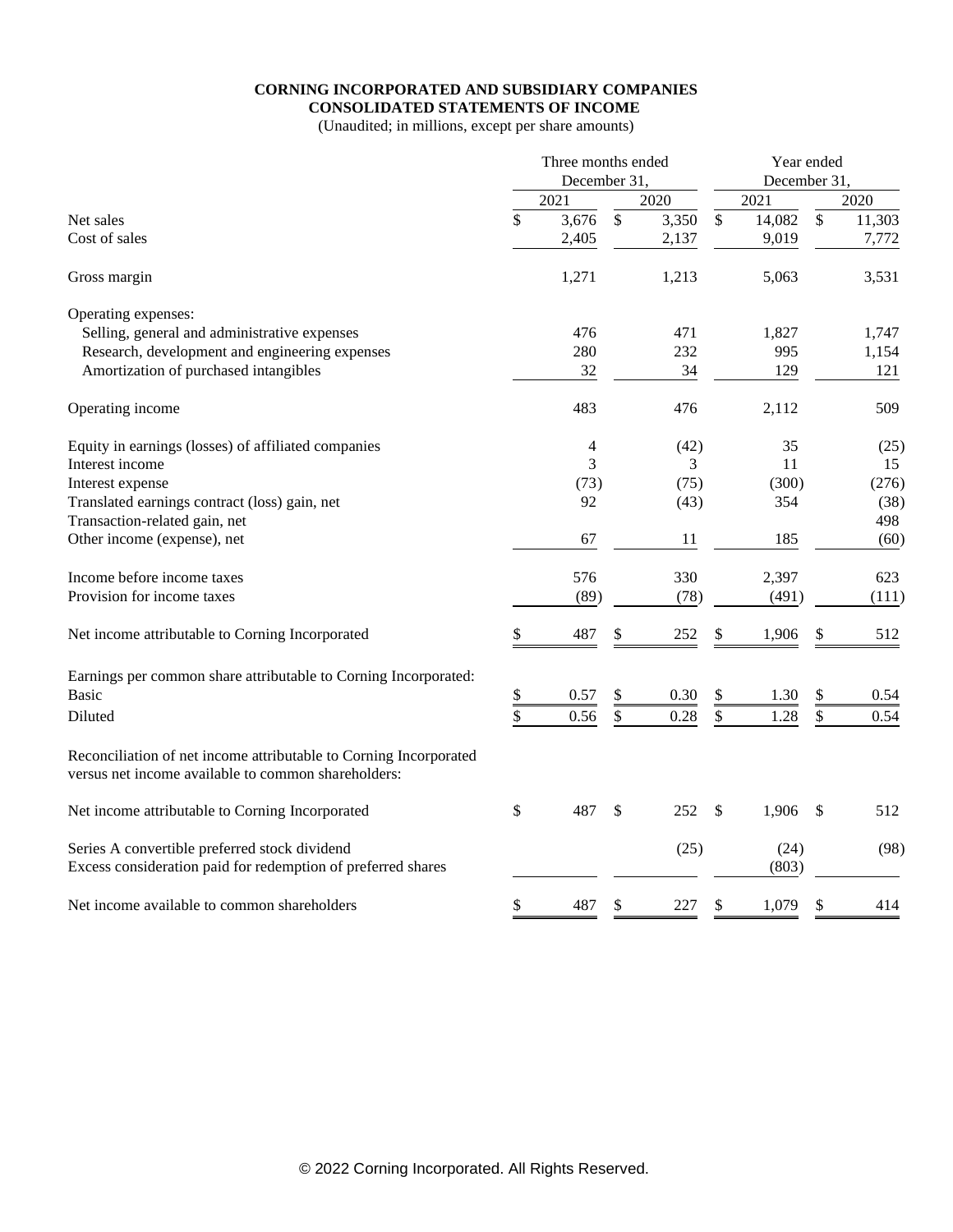### **CORNING INCORPORATED AND SUBSIDIARY COMPANIES CONSOLIDATED BALANCE SHEETS**

(Unaudited; in millions, except share and per share amounts)

|                                                                                                                                    | December 31, |              |
|------------------------------------------------------------------------------------------------------------------------------------|--------------|--------------|
|                                                                                                                                    | 2021         | 2020         |
| <b>Assets</b>                                                                                                                      |              |              |
|                                                                                                                                    |              |              |
| Current assets:                                                                                                                    |              |              |
| Cash and cash equivalents                                                                                                          | \$<br>2,148  | \$<br>2,672  |
| Trade accounts receivable, net of doubtful accounts                                                                                | 2,004        | 2,133        |
| Inventories, net                                                                                                                   | 2,481        | 2,438        |
| Other current assets                                                                                                               | 1,026        | 761          |
| Total current assets                                                                                                               | 7,659        | 8,004        |
| Property, plant and equipment, net of accumulated depreciation                                                                     | 15,804       | 15,742       |
| Goodwill, net                                                                                                                      | 2,421        | 2,460        |
| Other intangible assets, net                                                                                                       | 1,148        | 1,308        |
| Deferred income taxes                                                                                                              | 1,066        | 1,121        |
| Other assets                                                                                                                       | 2,046        | 2,140        |
| <b>Total Assets</b>                                                                                                                | \$<br>30,144 | \$<br>30,775 |
| <b>Liabilities and Equity</b>                                                                                                      |              |              |
| Current liabilities:                                                                                                               |              |              |
| Current portion of long-term debt and short-term borrowings                                                                        | \$<br>55     | \$<br>156    |
| Accounts payable                                                                                                                   | 1,612        | 1,174        |
| Other accrued liabilities                                                                                                          | 3,139        | 2,437        |
| Total current liabilities                                                                                                          | 4,806        | 3,767        |
| Long-term debt                                                                                                                     | 6,989        | 7,816        |
| Postretirement benefits other than pensions                                                                                        | 622          | 727          |
| Other liabilities                                                                                                                  | 5,182        | 5,017        |
| Total liabilities                                                                                                                  | 17,599       | 17,327       |
|                                                                                                                                    |              |              |
| Commitments and contingencies                                                                                                      |              |              |
| Shareholders' equity:                                                                                                              |              |              |
| Convertible preferred stock, Series $A - Par$ value \$100 per share; Shares authorized                                             |              |              |
| 10 million; Shares issued: 0 and 2,300<br>Common stock – Par value \$0.50 per share; Shares authorized 3.8 billion; Shares issued: |              | 2,300        |
| 1.8 billion and 1.7 billion                                                                                                        | 907          | 863          |
| Additional paid-in capital - common stock                                                                                          | 16,475       | 14,642       |
| Retained earnings                                                                                                                  | 16,389       | 16,120       |
| Treasury stock, at cost; Shares held: 970 million and 961 million                                                                  | (20, 263)    | (19, 928)    |
| Accumulated other comprehensive loss                                                                                               | (1,175)      | (740)        |
| Total Corning Incorporated shareholders' equity                                                                                    | 12,333       | 13,257       |
| Noncontrolling interests                                                                                                           | 212          | 191          |
| Total equity                                                                                                                       | 12,545       | 13,448       |
|                                                                                                                                    |              |              |
| <b>Total Liabilities and Equity</b>                                                                                                | \$<br>30,144 | \$<br>30,775 |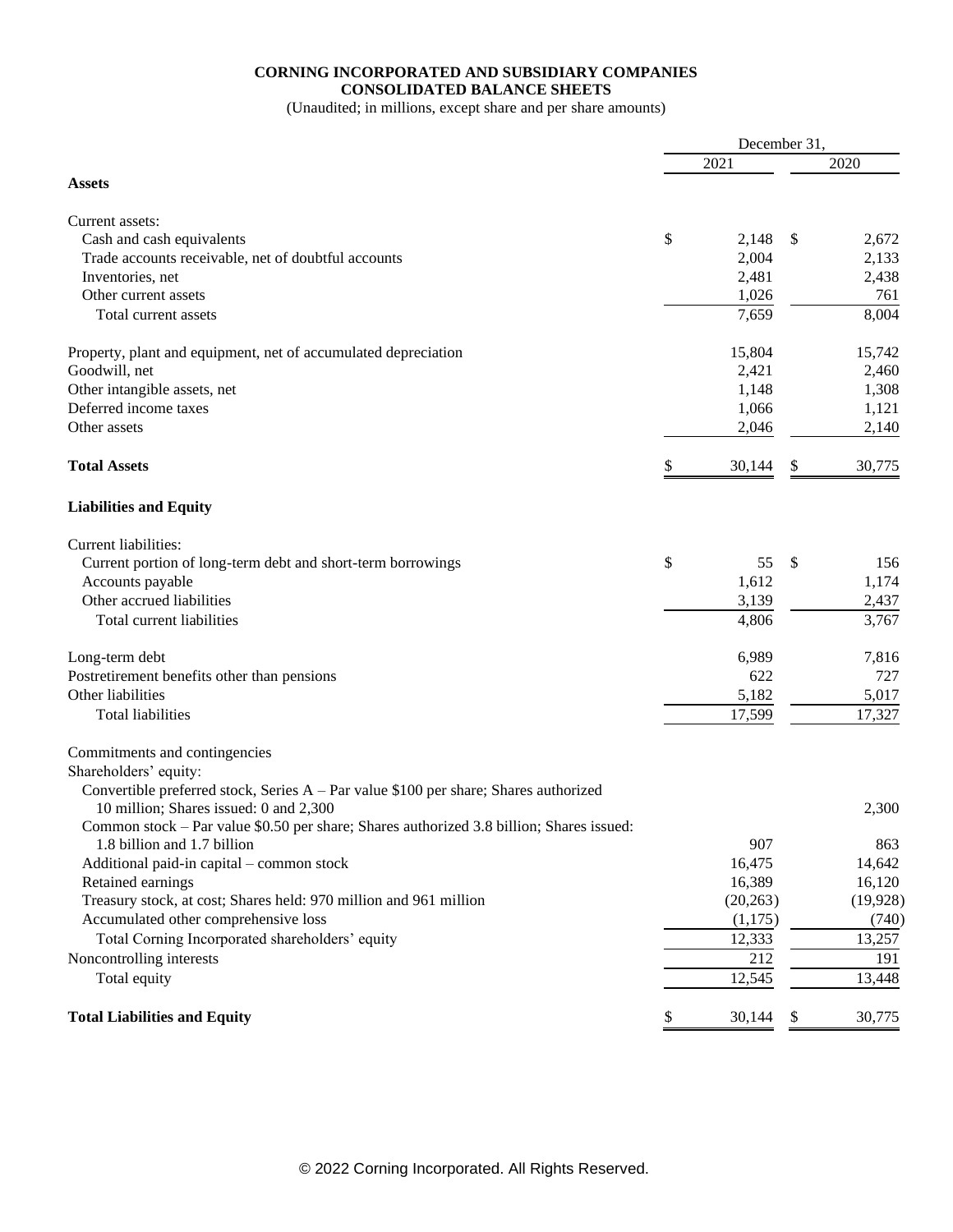### **CORNING INCORPORATED AND SUBSIDIARY COMPANIES CONSOLIDATED STATEMENTS OF CASH FLOWS**

(Unaudited; in millions)

|                                                              |      | Three months ended<br>December 31, |              |                |              | Year ended<br>December 31, |              |              |
|--------------------------------------------------------------|------|------------------------------------|--------------|----------------|--------------|----------------------------|--------------|--------------|
|                                                              | 2021 |                                    |              | 2020           | 2021         |                            |              | 2020         |
| <b>Cash Flows from Operating Activities:</b>                 |      |                                    |              |                |              |                            |              |              |
| Net income                                                   | \$   | 487                                | \$           | 252            | \$           | 1,906                      | \$           | 512          |
| Adjustments to reconcile net income to net cash provided by  |      |                                    |              |                |              |                            |              |              |
| operating activities:                                        |      |                                    |              |                |              |                            |              |              |
| Depreciation                                                 |      | 347                                |              | 358            |              | 1,352                      |              | 1,399        |
| Amortization of purchased intangibles                        |      | 32                                 |              | 34             |              | 129                        |              | 121          |
| Loss on disposal of assets                                   |      | 67                                 |              | 31             |              | 75                         |              | 138          |
| Severance charges                                            |      | (13)                               |              | 7              |              | (13)                       |              | 148          |
| Severance payments                                           |      | (2)                                |              | (21)           |              | (26)                       |              | (147)        |
| Share-based compensation expense                             |      | 73                                 |              | 80             |              | 190                        |              | 207          |
| Equity in losses (earnings) of affiliated companies          |      | (4)                                |              | 42             |              | (35)                       |              | 25           |
| Translation (gain) loss on Japanese yen-denominated debt     |      | (53)                               |              | 36             |              | (180)                      |              | 86           |
| Dividends received from affiliated companies                 |      | $\overline{4}$                     |              |                |              | 8                          |              | $\mathbf{1}$ |
| Deferred tax provision (benefit)                             |      | (33)                               |              | 76             |              | 35                         |              | (20)         |
| Customer incentives and deposits, net                        |      | 24                                 |              | 37             |              | 192                        |              | 221          |
| Pension plan contributions                                   |      | (24)                               |              | (141)          |              | (24)                       |              | (221)        |
| Translated earnings contract loss (gain)                     |      | (92)                               |              | 43             |              | (354)                      |              | 38           |
| Unrealized translation (gain) loss on transactions           |      | 12                                 |              | (79)           |              | 77                         |              | (133)        |
| Asbestos claim payments                                      |      |                                    |              | (95)           |              |                            |              | (130)        |
| Tax assessment refunds                                       |      |                                    |              |                |              |                            |              | 101          |
| Asset impairment                                             |      |                                    |              |                |              |                            |              | 217          |
| Transaction-related gain                                     |      |                                    |              |                |              |                            |              | (498)        |
| Gain on investment                                           |      |                                    |              | (107)          |              |                            |              | (107)        |
| Changes in certain working capital items:                    |      |                                    |              |                |              |                            |              |              |
| Trade accounts receivable                                    |      | 92                                 |              | 7              |              | (54)                       |              | (274)        |
| Inventories                                                  |      | (31)                               |              | 183            |              | (103)                      |              | 423          |
| Other current assets                                         |      | (14)                               |              | (12)           |              | (224)                      |              | (25)         |
| Accounts payable and other current liabilities               |      | 279                                |              | 196            |              | 704                        |              | 57           |
| Other, net                                                   |      | (128)                              |              | (153)          |              | (243)                      |              | 41           |
| Net cash provided by operating activities                    |      | 1,023                              |              | 774            |              | 3,412                      |              | 2,180        |
| <b>Cash Flows from Investing Activities:</b>                 |      |                                    |              |                |              |                            |              |              |
| Capital expenditures                                         |      | (623)                              |              | (391)          |              | (1,637)                    |              | (1, 377)     |
| Proceeds from sale or disposal of assets                     |      |                                    |              | 10             |              | 17                         |              | 37           |
| Proceeds from sale of business                               |      | 1                                  |              |                |              | 103                        |              |              |
| Proceeds from and investment in unconsolidated entities, net |      | (3)                                |              | (21)           |              | 84                         |              | (28)         |
| Realized gains on translated earnings contracts              |      | 37                                 |              | $\overline{2}$ |              | 67                         |              | 12           |
| Other, net                                                   |      | (28)                               |              | 22             |              | (53)                       |              | 46           |
| Net cash used in investing activities                        |      | (616)                              |              | (378)          |              | (1, 419)                   |              | (1,310)      |
| <b>Cash Flows from Financing Activities:</b>                 |      |                                    |              |                |              |                            |              |              |
| Repayments of short-term borrowings                          |      |                                    |              | (100)          |              | (144)                      |              | (100)        |
| Repayments of long-term debt                                 |      |                                    |              | (121)          |              | (716)                      |              | (121)        |
| Proceeds from issuance of long-term debt                     |      | 3                                  |              | 31             |              | 22                         |              | 243          |
| Payment for redemption of preferred stock                    |      |                                    |              |                |              | (507)                      |              |              |
| Payments of employee withholding tax on stock award          |      | (4)                                |              | (1)            |              | (61)                       |              | (11)         |
| Proceeds from exercise of stock options                      |      | 6                                  |              | 75             |              | 97                         |              | 124          |
| Repurchases of common stock for treasury                     |      | (252)                              |              |                |              | (274)                      |              | (105)        |
| Dividends paid                                               |      | (212)                              |              | (200)          |              | (871)                      |              | (787)        |
| Other, net                                                   |      | (3)                                |              | 2              |              | $\overline{\mathbf{c}}$    |              | $28\,$       |
| Net cash used in financing activities                        |      | (462)                              |              | (314)          |              | (2, 452)                   |              | (729)        |
| Effect of exchange rates on cash                             |      | (9)                                |              | 76             |              | (65)                       |              | 97           |
| Net (decrease) increase in cash and cash equivalents         |      | (64)                               |              | 158            |              | (524)                      |              | 238          |
| Cash and cash equivalents at beginning of year               |      | 2,212                              |              | 2,514          |              | 2,672                      |              | 2,434        |
| Cash and cash equivalents at end of year                     | \$   | 2,148                              | $\mathbb{S}$ | 2,672          | $\mathbb{S}$ | 2,148                      | $\mathbb{S}$ | 2,672        |

© 2022 Corning Incorporated. All Rights Reserved.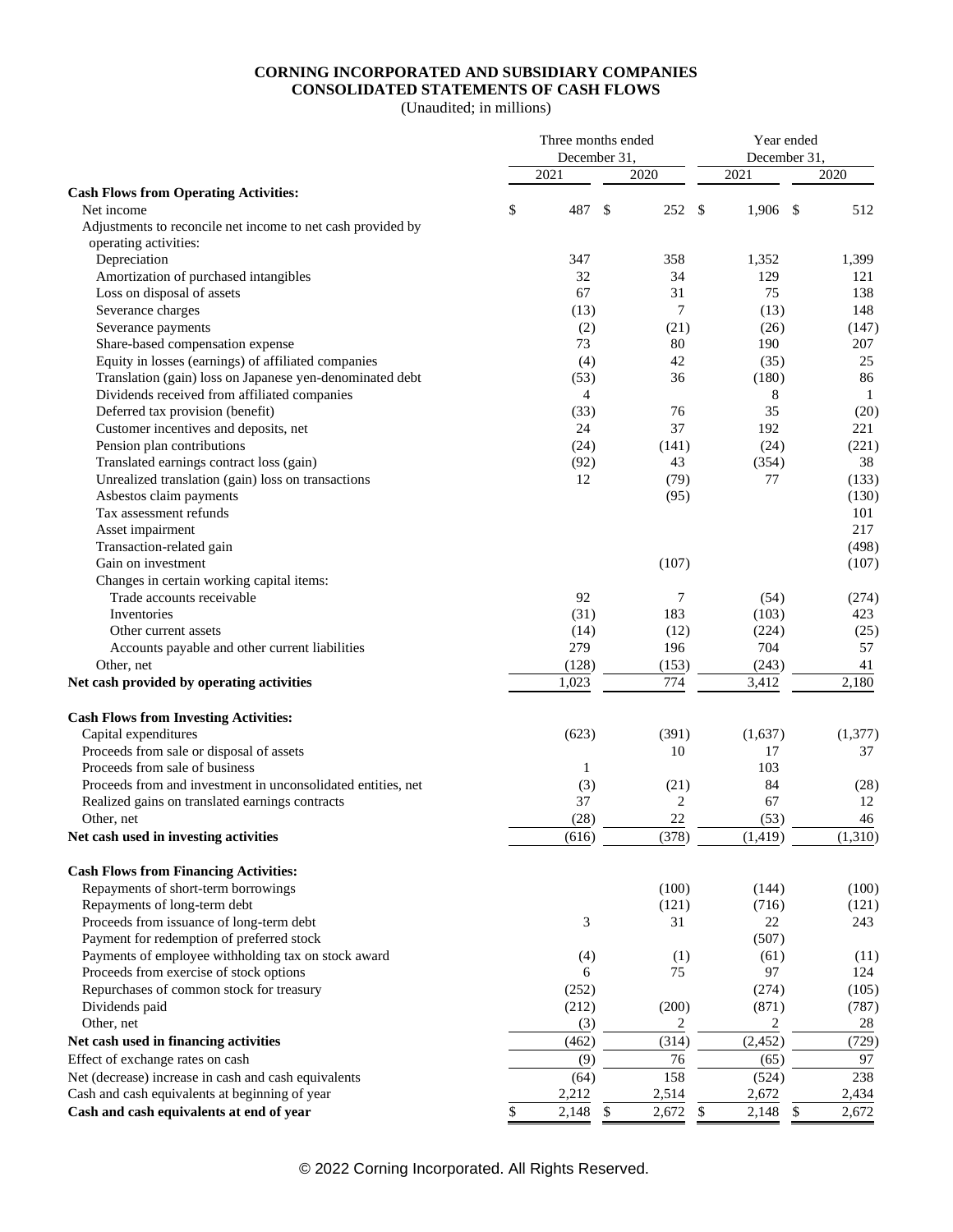#### **CORNING INCORPORATED AND SUBSIDIARY COMPANIES (Unaudited)**

#### *GAAP Earnings per Common Share*

The following table sets forth the computation of basic and diluted earnings per common share (in millions, except per share amounts):

|                                                                    |    | Three months ended |               |      |     | Year ended   |     |      |
|--------------------------------------------------------------------|----|--------------------|---------------|------|-----|--------------|-----|------|
|                                                                    |    | December 31,       |               |      |     | December 31, |     |      |
|                                                                    |    | 2021               |               | 2020 |     | 2021         |     | 2020 |
| Net income attributable to Corning Incorporated                    | \$ | 487                | <sup>\$</sup> | 252  | \$  | 1,906        | \$. | 512  |
| Less: Series A convertible preferred stock dividend                |    |                    |               | 25   |     | 24           |     | 98   |
| Less: Excess consideration paid for redemption of preferred shares |    |                    |               |      |     | 803          |     |      |
| Net income available to common shareholders – basic                |    | 487                |               | 227  |     | 1,079        |     | 414  |
| Plus: Series A convertible preferred stock dividend                |    |                    |               | 25   |     |              |     |      |
| Net income available to common shareholders - diluted              | \$ | 487                | -\$           | 252  |     | 1,079        |     | 414  |
| Weighted-average common shares outstanding - basic                 |    | 849                |               | 763  |     | 828          |     | 761  |
| Effect of dilutive securities:                                     |    |                    |               |      |     |              |     |      |
| Stock options and other dilutive securities                        |    | 15                 |               | 16   |     | 16           |     | 11   |
| Series A convertible preferred stock                               |    |                    |               | 115  |     |              |     |      |
| Weighted-average common shares outstanding - diluted               |    | 864                |               | 894  |     | 844          |     | 772  |
| Basic earnings per common share                                    | \$ | 0.57               | -S            | 0.30 | \$. | 1.30         |     | 0.54 |
| Diluted earnings per common share                                  | ъ. | 0.56               |               | 0.28 | S.  | 1.28         |     | 0.54 |

#### *Core Earnings per Common Share*

The following table sets forth the computation of core basic and core diluted earnings per common share (in millions, except per share amounts):

|                                                            |    | Three months ended<br>December 31. |     |      |    | Year ended<br>December 31. |    |       |
|------------------------------------------------------------|----|------------------------------------|-----|------|----|----------------------------|----|-------|
|                                                            |    | 2021                               |     | 2020 |    | 2021                       |    | 2020  |
| Core net income attributable to Corning Incorporated       | \$ | 465                                |     | 462  |    | 1.811                      | \$ | 1,237 |
| Less: Series A convertible preferred stock dividend        |    |                                    |     | 25   |    | 24                         |    | 98    |
| Core net income available to common shareholders - basic   |    | 465                                |     | 437  |    | 1,787                      |    | 1,139 |
| Plus: Series A convertible preferred stock dividend        |    |                                    |     | 25   |    | 24                         |    | 98    |
| Core net income available to common shareholders - diluted |    | 465                                |     | 462  |    | 1,811                      |    | 1,237 |
| Weighted-average common shares outstanding - basic         |    | 849                                |     | 763  |    | 828                        |    | 761   |
| Effect of dilutive securities:                             |    |                                    |     |      |    |                            |    |       |
| Stock options and other dilutive securities                |    | 15                                 |     | 16   |    | 16                         |    | 11    |
| Series A convertible preferred stock                       |    |                                    |     | 115  |    | 31                         |    | 115   |
| Weighted-average common shares outstanding - diluted       |    | 864                                |     | 894  |    | 875                        |    | 887   |
| Core basic earnings per common share                       | J. | 0.55                               |     | 0.57 | S. | 2.16                       | -S | 1.50  |
| Core diluted earnings per common share                     | Ф  | 0.54                               | \$. | 0.52 | S  | 2.07                       | Ж  | 1.39  |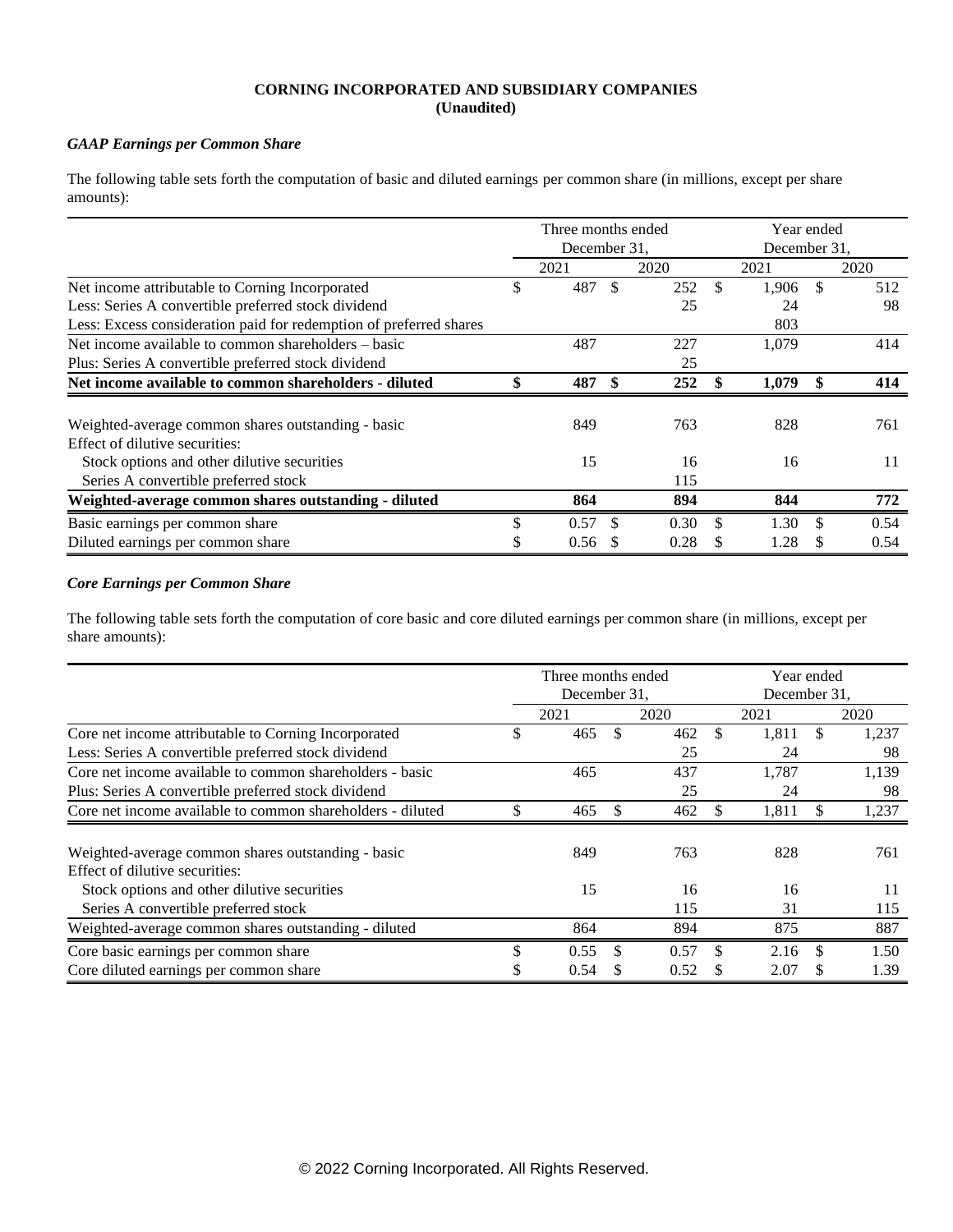Use of Non-GAAP Financial Measures

#### **CORE PERFORMANCE MEASURES**

In managing the Company and assessing our financial performance, certain measures provided by our consolidated financial statements are adjusted to exclude specific items to arrive at core performance measures. These items include gains and losses on translated earnings contracts, acquisition-related costs, certain discrete tax items and other tax-related adjustments, restructuring, impairment losses, and other charges and credits, certain litigation-related expenses, pension mark-to-market adjustments and other items which do not reflect on-going operating results of the Company or our equity affiliates. Corning utilizes constantcurrency reporting for our Display Technologies, Environmental Technologies, Specialty Materials and Life Sciences segments for the Japanese yen, South Korean won, Chinese yuan, new Taiwan dollar and the euro. The Company believes that the use of constant-currency reporting allows investors to understand our results without the volatility of currency fluctuations and reflects the underlying economics of the translated earnings contracts used to mitigate the impact of changes in currency exchange rates on earnings and cash flows. Corning also believes that reporting core performance measures provides investors greater transparency to the information used by the management team to make financial and operational decisions.

Core performance measures are not prepared in accordance with Generally Accepted Accounting Principles in the United States ("GAAP"). We believe investors should consider these non-GAAP measures in evaluating results as they are more indicative of our core operating performance and how management evaluates operational results and trends. These measures are not, and should not, be viewed as a substitute for GAAP reporting measures. With respect to the Company's outlook for future periods, it is not possible to provide reconciliations for these non-GAAP measures because the Company does not forecast the movement of foreign currencies against the U.S. dollar, or other items that do not reflect ongoing operations, nor does it forecast items that have not yet occurred or are out of the Company's control. As a result, the Company is unable to provide outlook information on a GAAP basis.

For a reconciliation of non-GAAP performance measures to their most directly comparable GAAP financial measure, please see "Reconciliation of Non-GAAP Measures".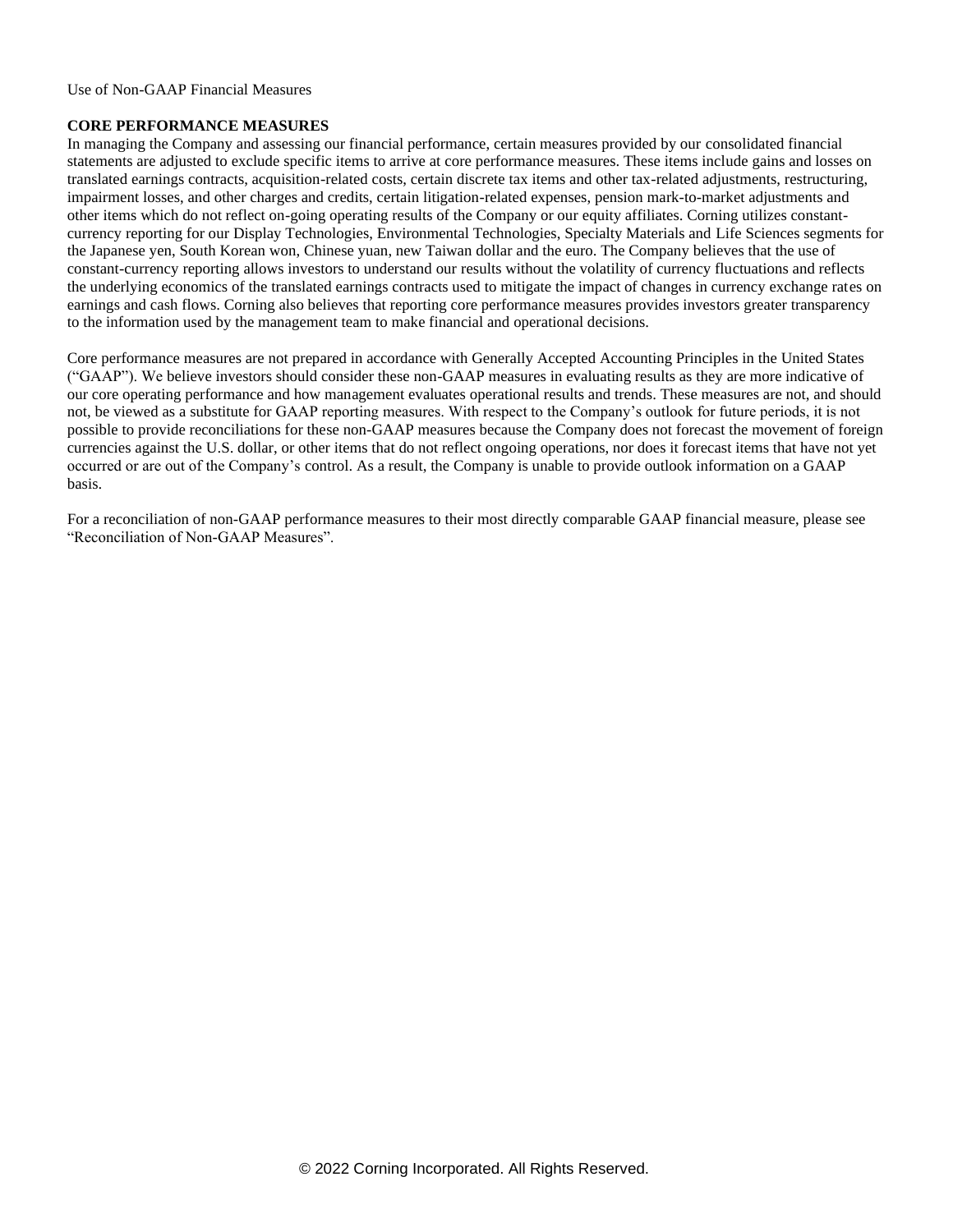#### **CORNING INCORPORATED AND SUBSIDIARY COMPANIES RECONCILIATION OF NON-GAAP FINANCIAL MEASURE TO GAAP FINANCIAL MEASURE Three Months Ended December 31, 2021 and 2020**

(Unaudited; amounts in millions, except per share amounts)

|                                                    |             |          | Three months ended December 31, 2021 |            |             |    |        |
|----------------------------------------------------|-------------|----------|--------------------------------------|------------|-------------|----|--------|
|                                                    |             |          | Income                               |            |             |    |        |
|                                                    |             |          | before                               |            | Effective   |    |        |
|                                                    | <b>Net</b>  | Equity   | income                               | <b>Net</b> | tax         |    | Per    |
|                                                    | sales       | earnings | taxes                                | income     | rate $(a)$  |    | share  |
| As reported                                        | \$<br>3,676 | \$<br>4  | \$<br>576                            | \$<br>487  | $15.5\%$ \$ |    | 0.56   |
| Constant-currency adjustment (1)                   | 38          |          | 40                                   | 47         |             |    | 0.05   |
| Translation gain on Japanese yen-denominated       |             |          |                                      |            |             |    |        |
| debt(2)                                            |             |          | (53)                                 | (40)       |             |    | (0.05) |
| Translated earnings contract gain, net (3)         |             |          | (92)                                 | (71)       |             |    | (0.08) |
| Acquisition-related costs (4)                      |             |          | 36                                   | 28         |             |    | 0.03   |
| Discrete tax items and other tax-related           |             |          |                                      |            |             |    |        |
| adjustments (5)                                    |             |          |                                      | (29)       |             |    | (0.03) |
| Pension mark-to-market adjustment (6)              |             |          | 9                                    | 7          |             |    | 0.01   |
| Restructuring, impairment and other charges and    |             |          |                                      |            |             |    |        |
| credits (7)                                        |             |          | 68                                   | 45         |             |    | 0.05   |
| Litigation, regulatory and other legal matters (8) |             |          | 5                                    | 4          |             |    | 0.00   |
| Gain on investment (11)                            |             |          | (16)                                 | (13)       |             |    | (0.02) |
| Core performance measures                          | \$<br>3,714 | \$<br>5  | \$<br>573                            | 465        | 18.8%       | -S | 0.54   |

(a) Based upon statutory tax rates in the specific jurisdiction for each event.

|                                                             |             |                 |            | Three months ended December 31, 2020 |             |     |        |
|-------------------------------------------------------------|-------------|-----------------|------------|--------------------------------------|-------------|-----|--------|
|                                                             |             |                 | Income     |                                      |             |     |        |
|                                                             |             | Equity          | before     |                                      | Effective   |     |        |
|                                                             | Net         | (losses)        | income     | <b>Net</b>                           | tax         |     | Per    |
|                                                             | sales       | earnings        | taxes      | income                               | rate $(a)$  |     | share  |
| As reported                                                 | \$<br>3,350 | \$<br>$(42)$ \$ | <b>330</b> | \$<br>252                            | $23.6\%$ \$ |     | 0.28   |
| Constant-currency adjustment (1)                            | (22)        |                 | (3)        | 50                                   |             |     | 0.06   |
| Translation loss on Japanese yen-denominated<br>debt(2)     |             |                 | 36         | 28                                   |             |     | 0.03   |
| Translated earnings contract loss, net (3)                  |             |                 | 40         | 31                                   |             |     | 0.03   |
| Acquisition-related costs (4)                               |             |                 | 52         | 35                                   |             |     | 0.04   |
| Discrete tax items and other tax-related<br>adjustments (5) |             |                 |            | (43)                                 |             |     | (0.05) |
| Pension mark-to-market adjustment (6)                       |             |                 | 33         | 25                                   |             |     | 0.03   |
| Restructuring, impairment and other charges and             |             |                 |            |                                      |             |     |        |
| credits $(7)$                                               |             |                 | 94         | 72                                   |             |     | 0.08   |
| Litigation, regulatory and other legal matters (8)          |             |                 | 36         | 28                                   |             |     | 0.03   |
| Bond redemption loss (10)                                   |             |                 | 22         | 17                                   |             |     | 0.02   |
| Gain on investment (11)                                     |             |                 | (107)      | (83)                                 |             |     | (0.09) |
| Equity in losses of affiliated company (13)                 |             | 50              | 50         | 50                                   |             |     | 0.06   |
| Core performance measures                                   | \$<br>3,328 | \$<br>8         | \$<br>583  | 462                                  | 20.8%       | \$. | 0.52   |

(a) Based upon statutory tax rates in the specific jurisdiction for each event.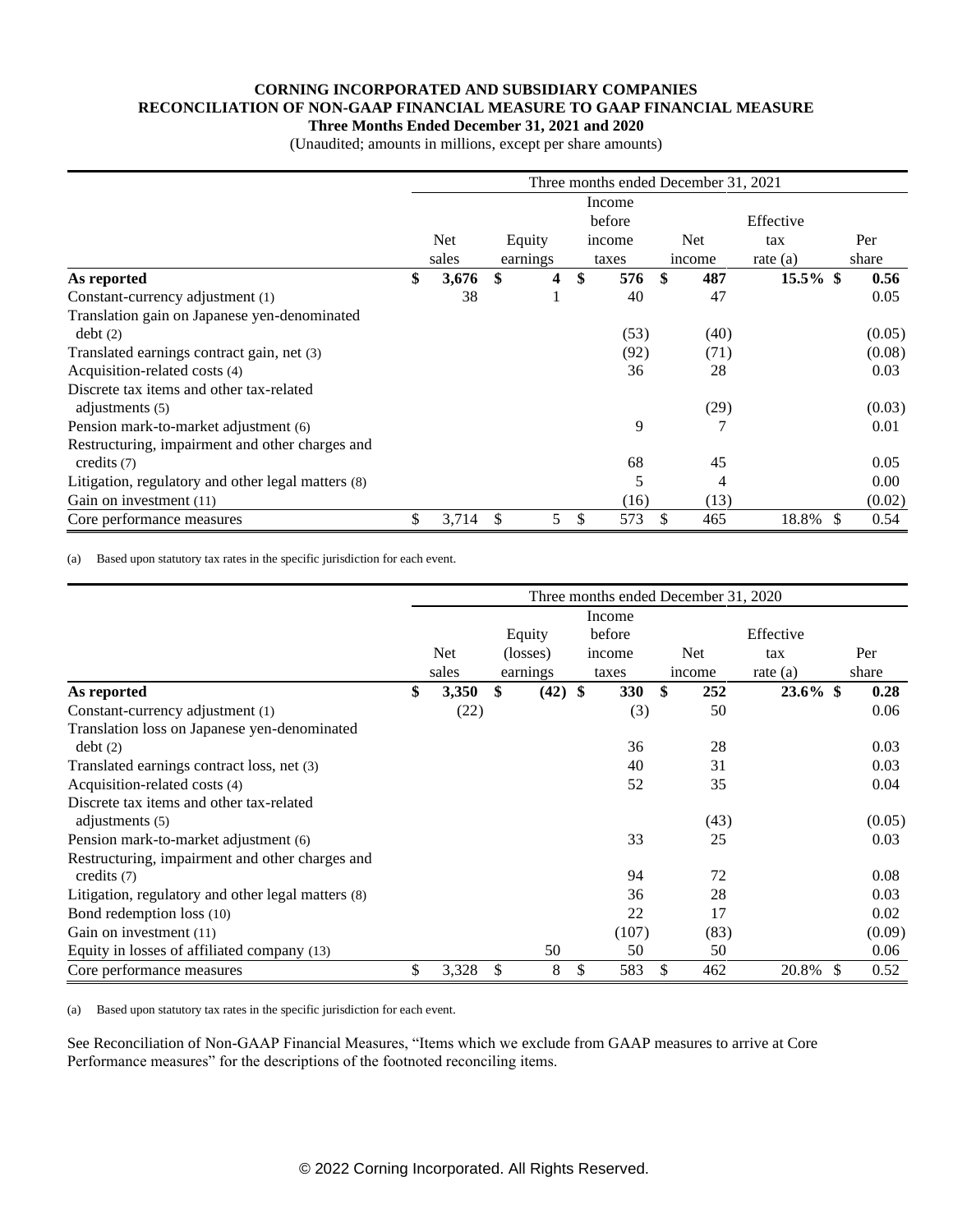#### **CORNING INCORPORATED AND SUBSIDIARY COMPANIES RECONCILIATION OF NON-GAAP FINANCIAL MEASURE TO GAAP FINANCIAL MEASURE Year Ended December 31, 2021**

(Unaudited; amounts in millions, except per share amounts)

|                                                          |                   |                  |          | Year ended December 31, 2021 |               |            |
|----------------------------------------------------------|-------------------|------------------|----------|------------------------------|---------------|------------|
|                                                          |                   |                  | Income   |                              |               |            |
|                                                          |                   |                  | before   |                              |               |            |
|                                                          |                   | Equity           | income   | Net                          | Effective tax | Earnings   |
|                                                          | Net Sales         | earnings         | taxes    | income                       | rate $(a)$    | per share  |
| As reported                                              | \$<br>$14,082$ \$ | $35 \text{ }$ \$ | 2,397 \$ | 1,906                        | 20.5%         | \$<br>1.28 |
| Preferred stock redemption (b)                           |                   |                  |          |                              |               | 0.90       |
| <b>Subtotal</b>                                          | 14,082            | 35               | 2,397    | 1,906                        | 20.5%         | 2.18       |
| Constant-currency adjustment (1)                         | 38                | 3                | 87       | 76                           |               | 0.09       |
| Translation gain on Japanese yen-denominated debt (2)    |                   |                  | (180)    | (138)                        |               | (0.16)     |
| Translated earnings contract gain, net (3)               |                   |                  | (354)    | (273)                        |               | (0.32)     |
| Acquisition-related costs (4)                            |                   |                  | 159      | 123                          |               | 0.15       |
| Discrete tax items and other tax-related adjustments (5) |                   |                  |          | (24)                         |               | (0.03)     |
| Pension mark-to-market adjustment (6)                    |                   |                  | 32       | 25                           |               | 0.03       |
| Restructuring, impairment and other charges and          |                   |                  |          |                              |               |            |
| credits $(7)$                                            |                   |                  | 110      | 78                           |               | 0.09       |
| Litigation, regulatory and other legal matters (8)       |                   |                  | 16       | 27                           |               | 0.03       |
| Preferred stock conversion (9)                           |                   |                  | 17       | 17                           |               | 0.02       |
| Bond redemption loss (10)                                |                   |                  | 31       | 23                           |               | 0.03       |
| Loss on investment $(11)$                                |                   |                  | 23       | 17                           |               | 0.02       |
| Gain on sale of business (12)                            |                   |                  | (54)     | (46)                         |               | (0.05)     |
| Core performance measures                                | \$<br>14,120 \$   | 38 \$            | 2,284 \$ | 1,811                        | 20.7%         | \$<br>2.07 |

(a) Based upon statutory tax rates in the specific jurisdiction for each event.

(b) Corning and Samsung Display Co., Ltd. executed a Share Repurchase Agreement ("SRA"). Pursuant to the SRA, the Series A convertible preferred stock ("Preferred Stock") was converted into 115 million shares of common stock ("Common Shares"). Corning immediately repurchased 35 million of the converted Common Shares and excluded them from the weighted-average common shares outstanding for the calculation of the Company's basic and diluted earnings per share. The redemption of these Common Shares resulted in an \$803 million reduction of retained earnings which reduced the net income available to common shareholders.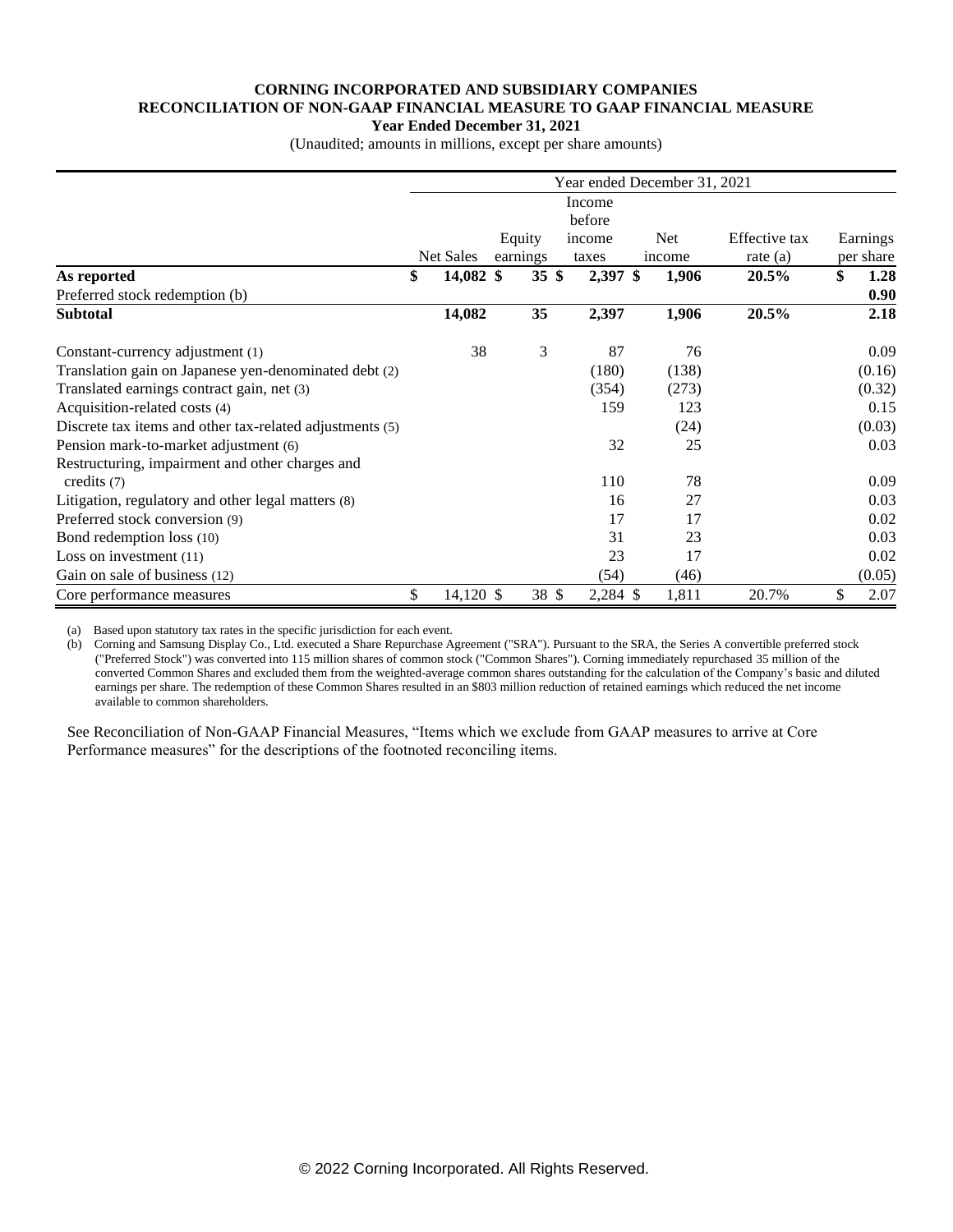#### **CORNING INCORPORATED AND SUBSIDIARY COMPANIES RECONCILIATION OF NON-GAAP FINANCIAL MEASURE TO GAAP FINANCIAL MEASURE Year Ended December 31, 2020**

(Unaudited; amounts in millions, except per share amounts)

|                                                          |                   |           |       |                  | Year ended December 31, 2020 |               |            |
|----------------------------------------------------------|-------------------|-----------|-------|------------------|------------------------------|---------------|------------|
|                                                          |                   | Equity    |       | Income<br>before |                              |               |            |
|                                                          |                   | (losses)  |       | income           | <b>Net</b>                   | Effective tax | Earnings   |
|                                                          | Net sales         | earnings  |       | taxes            | income                       | rate $(a)$    | per share  |
| As reported                                              | \$<br>$11,303$ \$ | $(25)$ \$ |       | 623 \$           | 512                          | 17.8%         | \$<br>0.54 |
| Constant-currency adjustment (1)                         | 44                |           |       | 22               | 17                           |               | 0.02       |
| Translation loss on Japanese yen-denominated debt (2)    |                   |           |       | 86               | 67                           |               | 0.09       |
| Translated earnings contract loss, net (3)               |                   |           |       | 46               | 36                           |               | 0.05       |
| Acquisition-related costs (4)                            |                   |           |       | 156              | 114                          |               | 0.15       |
| Discrete tax items and other tax-related adjustments (5) |                   |           |       |                  | (24)                         |               | (0.03)     |
| Pension mark-to-market adjustment (6)                    |                   |           |       | 31               | 24                           |               | 0.03       |
| Restructuring, impairment and other charges and          |                   |           |       |                  |                              |               |            |
| credits $(7)$                                            |                   |           |       | 827              | 621                          |               | 0.80       |
| Litigation, regulatory and other legal matters (8)       |                   |           |       | 144              | 120                          |               | 0.16       |
| Bond redemption loss (10)                                |                   |           |       | 22               | 17                           |               | 0.02       |
| Gain on investment (11)                                  |                   |           |       | (107)            | (83)                         |               | (0.11)     |
| Equity in losses of affiliated companies (13)            |                   | 111       |       | 111              | 98                           |               | 0.13       |
| Transaction-related gain, net (14)                       |                   |           |       | (498)            | (387)                        |               | (0.50)     |
| Cumulative adjustment related to customer contract (15)  | 105               |           |       | 105              | 105                          |               | 0.14       |
| Core performance measures                                | \$<br>11,452 \$   |           | 86 \$ | 1,568 \$         | 1,237                        | 21.1%         | 1.39       |

(a) Based upon statutory tax rates in the specific jurisdiction for each event.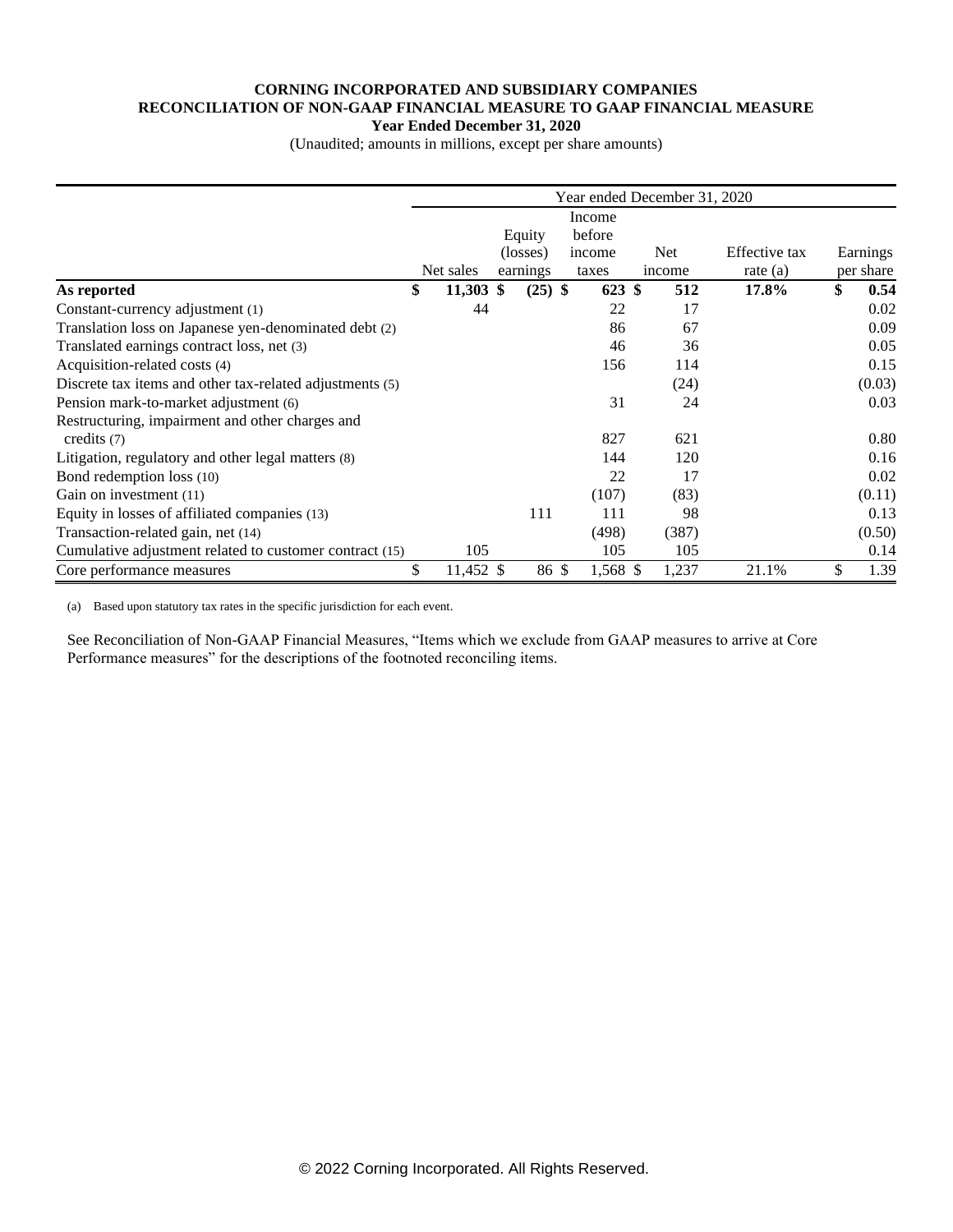### **CORNING INCORPORATED AND SUBSIDIARY COMPANIES RECONCILIATION OF NON-GAAP FINANCIAL MEASURE TO GAAP FINANCIAL MEASURE**

**Three Months Ended December 31, 2021 and 2020**

| (Unaudited; amounts in millions) |
|----------------------------------|
|----------------------------------|

|                                                    |                   |             |  | Three months ended |             |           |           |  |  |  |  |  |
|----------------------------------------------------|-------------------|-------------|--|--------------------|-------------|-----------|-----------|--|--|--|--|--|
|                                                    | December 31, 2021 |             |  |                    |             |           |           |  |  |  |  |  |
|                                                    |                   |             |  | Selling,           | Research,   |           |           |  |  |  |  |  |
|                                                    |                   |             |  | general            | development |           |           |  |  |  |  |  |
|                                                    |                   | Gross       |  | and                | and         |           | Operating |  |  |  |  |  |
|                                                    | Gross             | margin      |  | administrative     | engineering | Operating | margin    |  |  |  |  |  |
|                                                    | margin            | %           |  | expenses           | expenses    | margin    | %         |  |  |  |  |  |
| As reported                                        | \$<br>1,271       | $34.6\%$ \$ |  | 476 \$             | 280 \$      | 483       | 13.1%     |  |  |  |  |  |
| Constant-currency adjustment (1)                   | 39                |             |  |                    |             | 39        |           |  |  |  |  |  |
| Acquisition-related costs (4)                      |                   |             |  |                    |             | 31        |           |  |  |  |  |  |
| Pension mark-to-market adjustment (6)              |                   |             |  | (7)                | (2)         | 9         |           |  |  |  |  |  |
| Restructuring, impairment and other charges and    |                   |             |  |                    |             |           |           |  |  |  |  |  |
| credits $(7)$                                      | 45                |             |  |                    | 2           | 36        |           |  |  |  |  |  |
| Litigation, regulatory and other legal matters (8) |                   |             |  | (5)                |             | 5         |           |  |  |  |  |  |
| Core performance measures                          | \$<br>1,355       | 36.5% \$    |  | 472                | 280 \$      | 603       | 16.2%     |  |  |  |  |  |

|                                                    |             |             | Three months ended<br>December 31, 2020 |                   |           |           |
|----------------------------------------------------|-------------|-------------|-----------------------------------------|-------------------|-----------|-----------|
|                                                    |             |             | Selling,                                | Research,         |           |           |
|                                                    |             |             | general                                 | development       |           |           |
|                                                    |             | Gross       | and                                     | and               |           | Operating |
|                                                    | Gross       | margin      | administrative                          | engineering       | Operating | margin    |
|                                                    | margin      | $\%$        | expenses                                | expenses          | margin    | %         |
| As reported                                        | \$<br>1,213 | $36.2\%$ \$ | 471 \$                                  | $232*$            | 476       | $14.2\%$  |
| Constant-currency adjustment (1)                   | (3)         |             | (1)                                     |                   | (2)       |           |
| Translated earnings contract gain, net (3)         | (3)         |             |                                         |                   | (3)       |           |
| Acquisition-related costs (4)                      | 16          |             |                                         | (2)               | 51        |           |
| Pension mark-to-market adjustment (6)              |             |             |                                         |                   | (1)       |           |
| Restructuring, impairment and other charges and    |             |             |                                         |                   |           |           |
| credits $(7)$                                      | 60          |             | (25)                                    | (4)               | 89        |           |
| Litigation, regulatory and other legal matters (8) |             |             | (36)                                    |                   | 36        |           |
| Core performance measures                          | \$<br>1,283 | 38.6% \$    | 411 \$                                  | $226 \text{ }$ \$ | 646       | 19.4%     |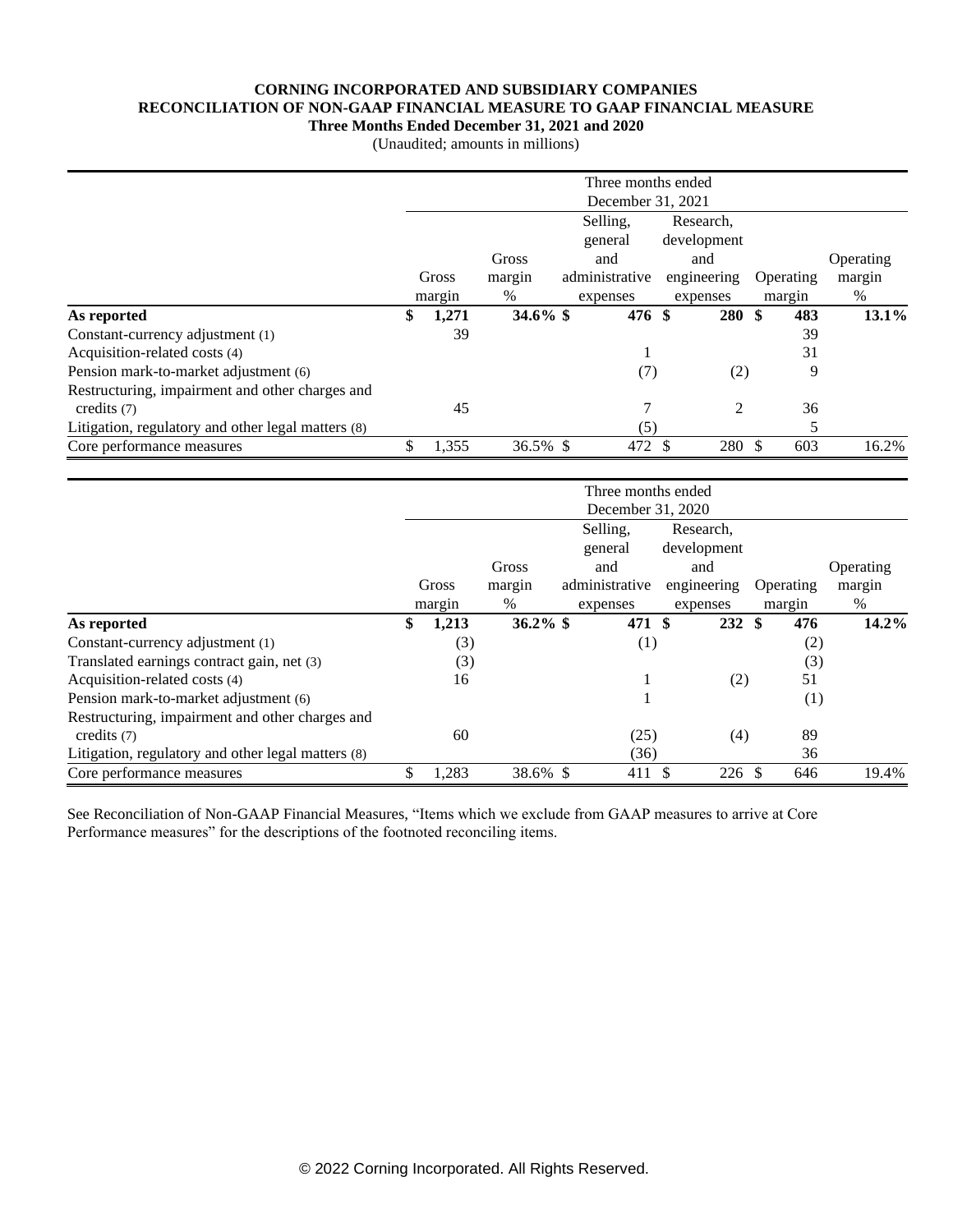#### **CORNING INCORPORATED AND SUBSIDIARY COMPANIES RECONCILIATION OF NON-GAAP FINANCIAL MEASURE TO GAAP FINANCIAL MEASURE**

**Year Ended December 31, 2021 and 2020**

(Unaudited; amounts in millions)

|                                                    | Year ended        |                       |             |  |                |             |     |     |           |           |
|----------------------------------------------------|-------------------|-----------------------|-------------|--|----------------|-------------|-----|-----|-----------|-----------|
|                                                    | December 31, 2021 |                       |             |  |                |             |     |     |           |           |
|                                                    |                   | Selling,<br>Research, |             |  |                |             |     |     |           |           |
|                                                    |                   |                       |             |  | general        | development |     |     |           |           |
|                                                    |                   |                       | Gross       |  | and            | and         |     |     |           | Operating |
|                                                    |                   | Gross                 | margin      |  | administrative | engineering |     |     | Operating | margin    |
|                                                    |                   | margin                | $\%$        |  | expenses       | expenses    |     |     | margin    | %         |
| As reported                                        | \$                | 5,063                 | $36.0\%$ \$ |  | 1,827          | -\$         | 995 | -SS | 2,112     | 15.0%     |
| Constant-currency adjustment (1)                   |                   | 81                    |             |  | (3)            |             |     |     | 84        |           |
| Acquisition-related costs (4)                      |                   | 18                    |             |  | (1)            |             | (1) |     | 149       |           |
| Pension mark-to-market adjustment (6)              |                   |                       |             |  | (18)           |             | (5) |     | 23        |           |
| Restructuring, impairment and other charges and    |                   |                       |             |  |                |             |     |     |           |           |
| credits $(7)$                                      |                   | 80                    |             |  | 3              |             | (1) |     | 78        |           |
| Litigation, regulatory and other legal matters (8) |                   |                       |             |  | (16)           |             |     |     | 16        |           |
| Core performance measures                          | \$                | 5,242                 | 37.1% \$    |  | 1,792 \$       | 988         |     |     | 2,462     | 17.4%     |

|                                                    |                   |        |             |  | Year ended     |                   |             |               |           |           |  |
|----------------------------------------------------|-------------------|--------|-------------|--|----------------|-------------------|-------------|---------------|-----------|-----------|--|
|                                                    | December 31, 2020 |        |             |  |                |                   |             |               |           |           |  |
|                                                    |                   |        |             |  | Selling,       |                   | Research,   |               |           |           |  |
|                                                    |                   |        |             |  | general        |                   | development |               |           |           |  |
|                                                    |                   |        | Gross       |  | and            |                   | and         |               |           | Operating |  |
|                                                    |                   | Gross  | margin      |  | administrative |                   | engineering |               | Operating | margin    |  |
|                                                    |                   | margin | %           |  | expenses       |                   | expenses    |               | margin    | %         |  |
| As reported                                        | \$                | 3,531  | $31.2\%$ \$ |  | 1,747          | $\boldsymbol{\$}$ | $1,154$ \$  |               | 509       | 4.5%      |  |
| Constant-currency adjustment (1)                   |                   | 25     |             |  | 2              |                   |             |               | 23        |           |  |
| Translated earnings contract gain, net (3)         |                   | (7)    |             |  |                |                   |             |               | (7)       |           |  |
| Acquisition-related costs (4)                      |                   | 23     |             |  | (7)            |                   | (3)         |               | 154       |           |  |
| Pension mark-to-market adjustment (6)              |                   |        |             |  |                |                   |             |               | (1)       |           |  |
| Restructuring, impairment and other charges and    |                   |        |             |  |                |                   |             |               |           |           |  |
| credits $(7)$                                      |                   | 443    |             |  | (116)          |                   | (247)       |               | 806       |           |  |
| Litigation, regulatory and other legal matters (8) |                   |        |             |  | (144)          |                   |             |               | 144       |           |  |
| Cumulative adjustment related to customer          |                   |        |             |  |                |                   |             |               |           |           |  |
| contract $(15)$                                    |                   | 105    |             |  |                |                   |             |               | 105       |           |  |
| Core performance measures                          | \$                | 4,120  | 36.0% \$    |  | 1,483          | -S                | 904         | <sup>\$</sup> | 1,733     | 15.1%     |  |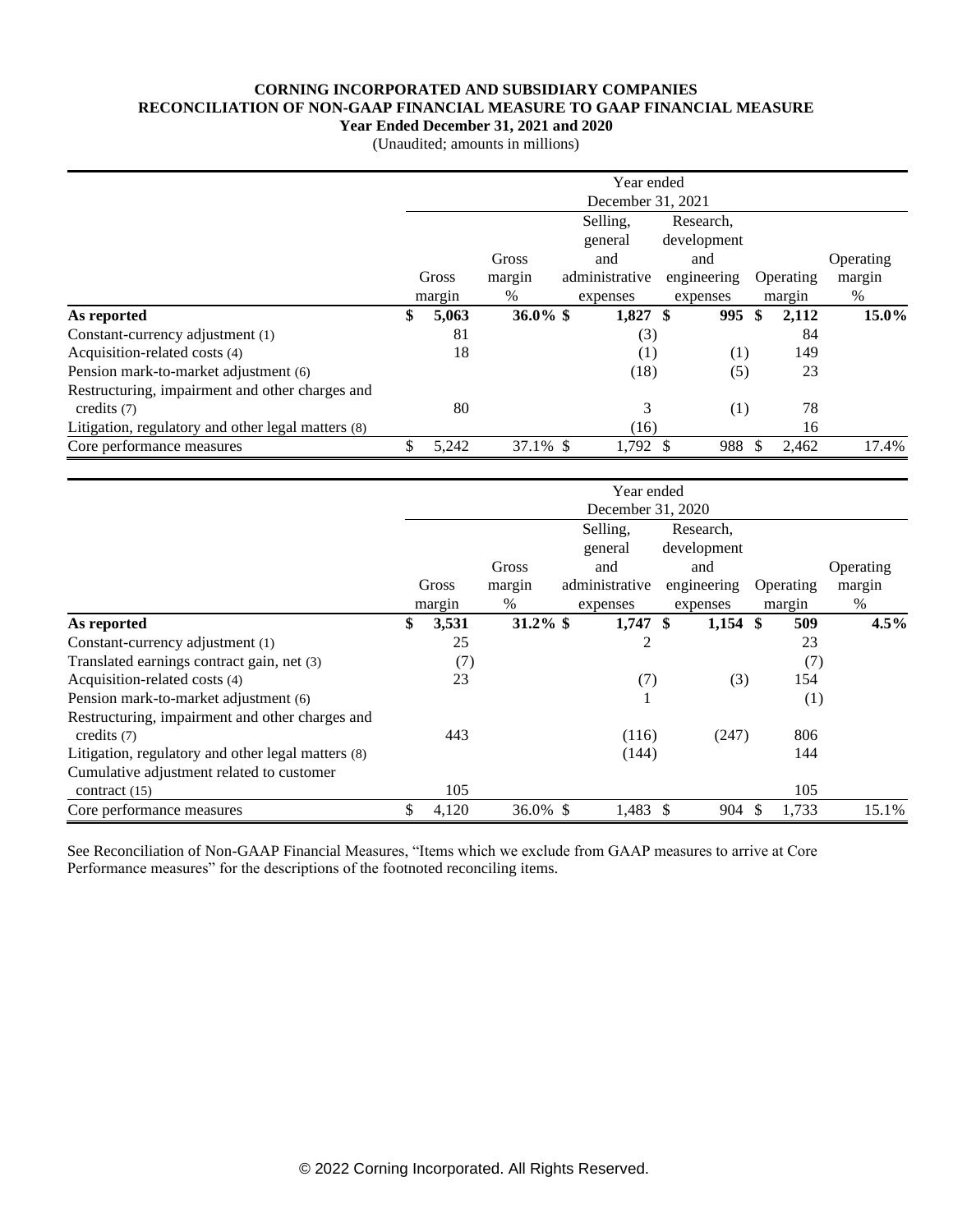## **CORNING INCORPORATED AND SUBSIDIARY COMPANIES RECONCILIATION OF NON-GAAP FINANCIAL MEASURE TO GAAP FINANCIAL MEASURE**

**Three and Twelve Months Ended December 31, 2021 and 2020**

| (Unaudited; amounts in millions) |  |  |  |
|----------------------------------|--|--|--|
|----------------------------------|--|--|--|

|                                                 | Three months ended<br>December 31, |       |     |                |          | Year ended   |      |       |  |  |  |
|-------------------------------------------------|------------------------------------|-------|-----|----------------|----------|--------------|------|-------|--|--|--|
|                                                 |                                    |       |     |                |          | December 31. |      |       |  |  |  |
|                                                 |                                    | 2021  |     | 2020           |          | 2021         |      | 2020  |  |  |  |
| Cash flows from operating activities            | \$                                 | 1,023 | S   | 774            | \$.      | 3,412        | S    | 2,180 |  |  |  |
| Realized gains on translated earnings contracts |                                    | 37    |     | $\overline{2}$ |          | 67           |      | 12    |  |  |  |
| Translation (losses) gains on cash balances     |                                    | (12)  |     | 79             |          | (77)         |      | 133   |  |  |  |
| Adjusted cash flows from operating activities   | \$                                 | 1,048 | \$. | 855            | - \$     | 3,402        | - \$ | 2,325 |  |  |  |
| Less: Capital expenditures                      | \$                                 | 623   | \$. | 391            | \$       | 1,637        |      | 1,377 |  |  |  |
| Free cash flow                                  | \$                                 | 425   |     | 464            | <b>S</b> | 1.765        |      | 948   |  |  |  |